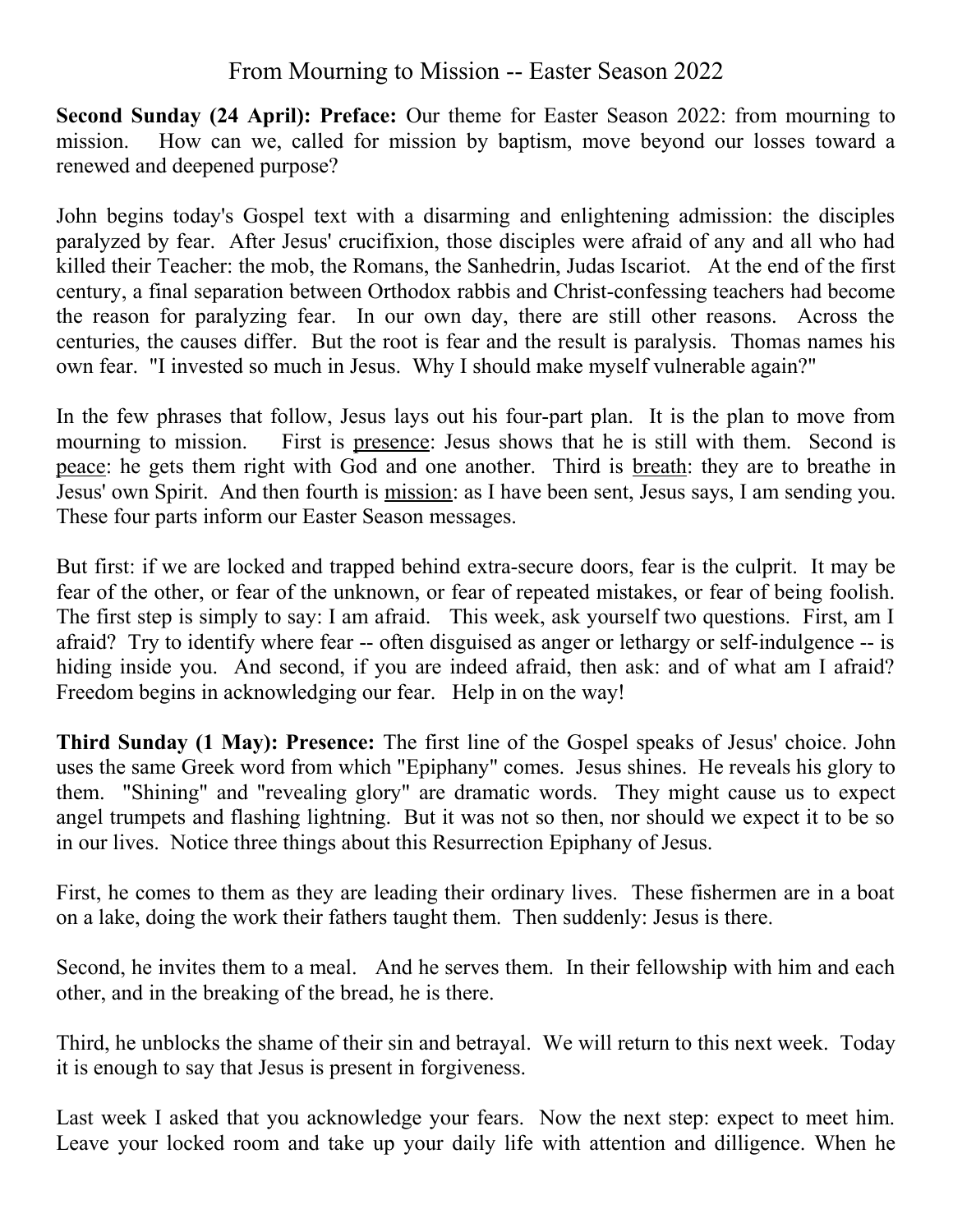invites you to fellowship -- in family and friendship, and expecially in the Eucharist -- come to the table. And then, let him bring you gently face-to-face with his loving forgiveness.

**Fourth Sunday (8 May): Peace:** Today let's look at Jesus' peace. "God will wipe away all tears from their eyes", John is told in a heavenly vision. But we might ask: What tears? Some tears cleanse our eyes of dust, or express happiness, or remind us of our loved ones. May we never lack for tears of healing, joy, or affection.

The tears to which John refers are the sobs of a lost little one. An old African-American song pleads: "Sometimes I feel like a motherless child". "I am lost", we cry, when we are failed by a carefully laid plan, by a spouse or friend, or by our own a character fault or a bad decision.

We cry out, and then the voice of Jesus replies: "I am still here. I will find you." I will help you forgive yourself and your loved one. I will send you my spirit of wisdom, so that you can make better plans -- or even remain calm when no planning seems possible.

All of this is what we call "peace": to know who I am and whose I am. That is the peace that the Risen Jesus wishes to give to us. It is not the absence of external conflict. It is not even the final perfection of heaven. It is the assurance that we are not lost, abandoned, or fatally flawed. Recognize that you are neither motherless nor fatherless -- let us go forward in peace!

**Fifth Sunday (15 May) Breath:** Years ago I visited a pastor in Samoa. At the beginning of Sunday Mass, a family placed before the altar a roasted pig. The family was doing penance for some sin: the pig was their sacrificial offering, and all the worshipers joined them in praying "Lord have mercy". At the end of the Mass, the pig was carved into family-sized portions and carried to neighbors. This combination of humble worship and charitable fellowship was their version of an ancient Christian insight.

Jesus today shares that insight: as I have loved you, so you must love another. For "love" he uses the Greek word "agapé". In their early Christian community, "agapé" was a verb -- to love as God loves -- and it was a noun. "Agapé" was one of the names for the Eucharist -- the Samoan family's humble prayer for reconciliation was "agapé". And it was also the name for community gatherings beyond the Eucharist -- to share food with the hungry was "agapé".

The third step in Jesus' Easter plan: breath! The breath is his own vital force -- not just a "thing" but a person. It is Jesus' agapé-Spirit. In order to "catch our breath" we come to worship. Worship reminds me that God is God and I am not! Worship allows me to step out from under the burden of my sins and failures -- as that Samoan family did with the sacrifice of a roast pig. Worship prompts me to take a deep breath and then to open my mouth is songs of praise. Worship reminds me of concrete reasons for gratitude. We worship in agapé-Spirit.

With breath restored, we go out to be a "breath of fresh air" in the world. We are empowered by an agapé-truth. I see my neighbors as family. If someone in the family is in need, I have breath enough to respond. I share a cup of coffee, or a pound of roast pig, or a reconciliatory word. I breathe in the agapé-Spirit of Jesus. I breathe out the agapé-truth of fellowship.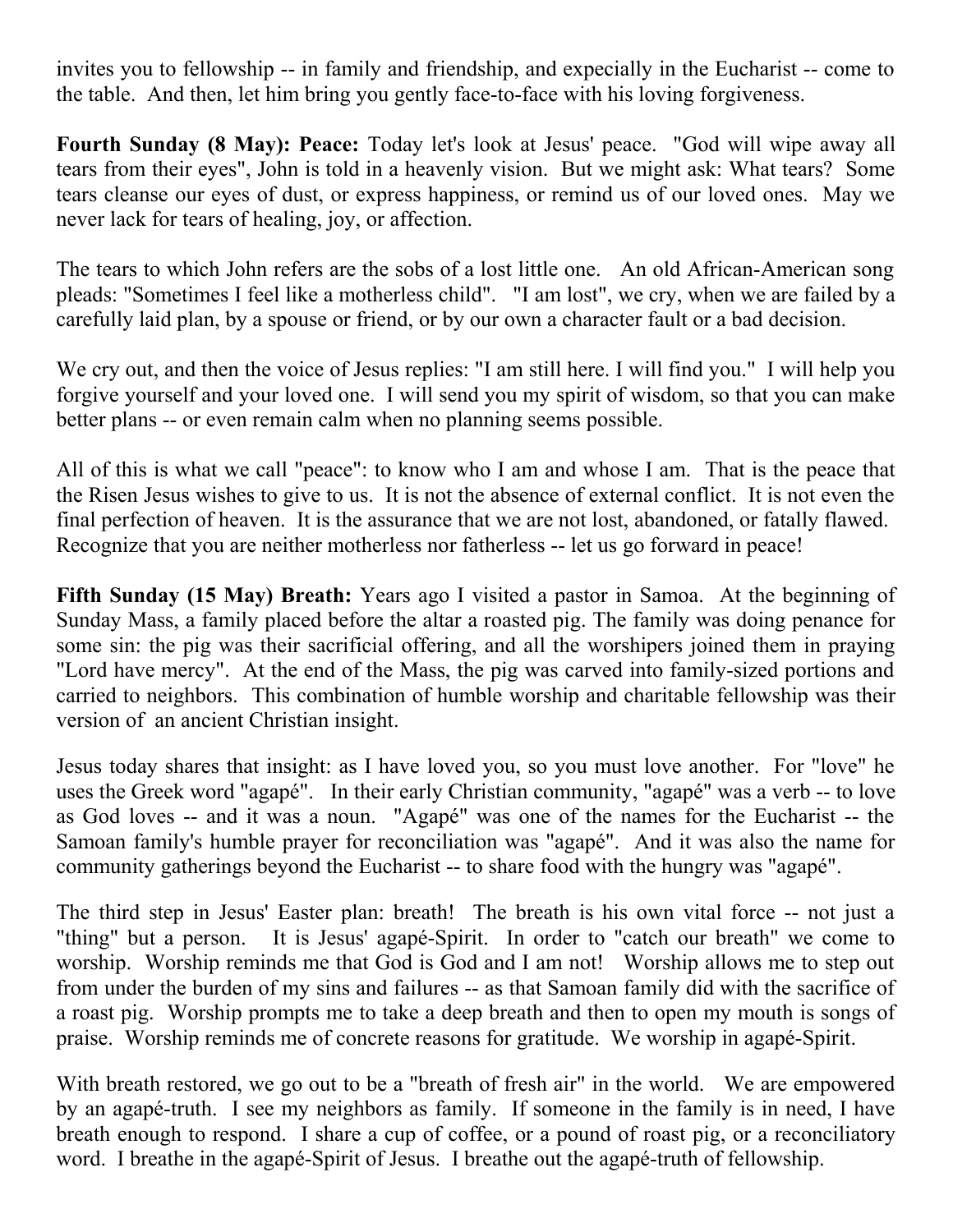Twenty centuries ago, the first Christians gathered for agapé-Eucharist and then went forth in agapé-fellowship. That Samoan family gathered in the same way. And now it is our turn. We breathe the same love-Spirit that Jesus breathed into the Apostles and bring that Spirit to the world.

**Sixth Sunday (22 May) Mission 1:** Jesus gives a powerful summary of our Easter Plan. First, presence: "If you love me you will keep my word, and my Father will love you, and we shall come to you and make our home with you." Then, peace: "Peace I give to you; my own peace is my gift to you." Then, breath: "The Advocate, the Holy Spirit, whom the Father will send in my name, will teach you everything." But then comes this jarring note: "I am going away." It is jarring, because separation is painful for us. He says he is coming back -- when he breathes the Spirit into us. But why go at all?

Jesus is preparing his disciples for the fourth step, which is mission. The word itself means: to be called or sent away for a purpose. Jesus, our leader and model, is under obedience, and so must go to his Father. And similar moments come for each of us. We leave home at the conclusion of our childhood to expand our learning. Later, "a man leaves his father and mother and is joined to his wife", and the two make a new home elsewhere. Work and more learning will uproot us repeatedly. And even if we remain close to our childhood homes, we are not the same person. We deepen, change, let go of the past and strive toward a future.

What Jesus says in today's Gospel is true for all of us. Each of us can and must say: I am going away. The goal of a good life is not that we get everything figured out – all our problems fixed and our mysteries solved – and then we live happily ever after. Our lives involve change, even fairly constant change. We should expect to say: I am going away.

But not every change in life is automatically good. Some change is merely random movement is caused by life's bumping and bruising. We are not meant to move just for the sake of change. Rather, we move because we are called or sent. How do we know when that is happening? We will talk about that next week. Remember the plan: presence, peace, breath. And then: I am going away. Trust him to lead you where you are to go!

**Ascension (29 May): Mission 2:** The Spanish word "poder" is a noun usually translated as "power". As a verb it means: "to be able to". Our English word "power" can feel threatening. So today we embrace the word "power" in that Spanish sense of capability. And we embrace the Gospel promise of Jesus: we will be clothed in power from above. This is in service to our Easter journey from mourning to mission. Last week Jesus said, "I am going away", embodying mission for us. This week we sort out "good going" from mere "loco-motion". "Power from above" is the key.

God never gives us a mission without making us capable of carrying it out. We are not called to the impossible! Repeat this phrase: I am not called to do the impossible. Rather, God prepares us for the contributions he wishes us to make for the salvation of his people.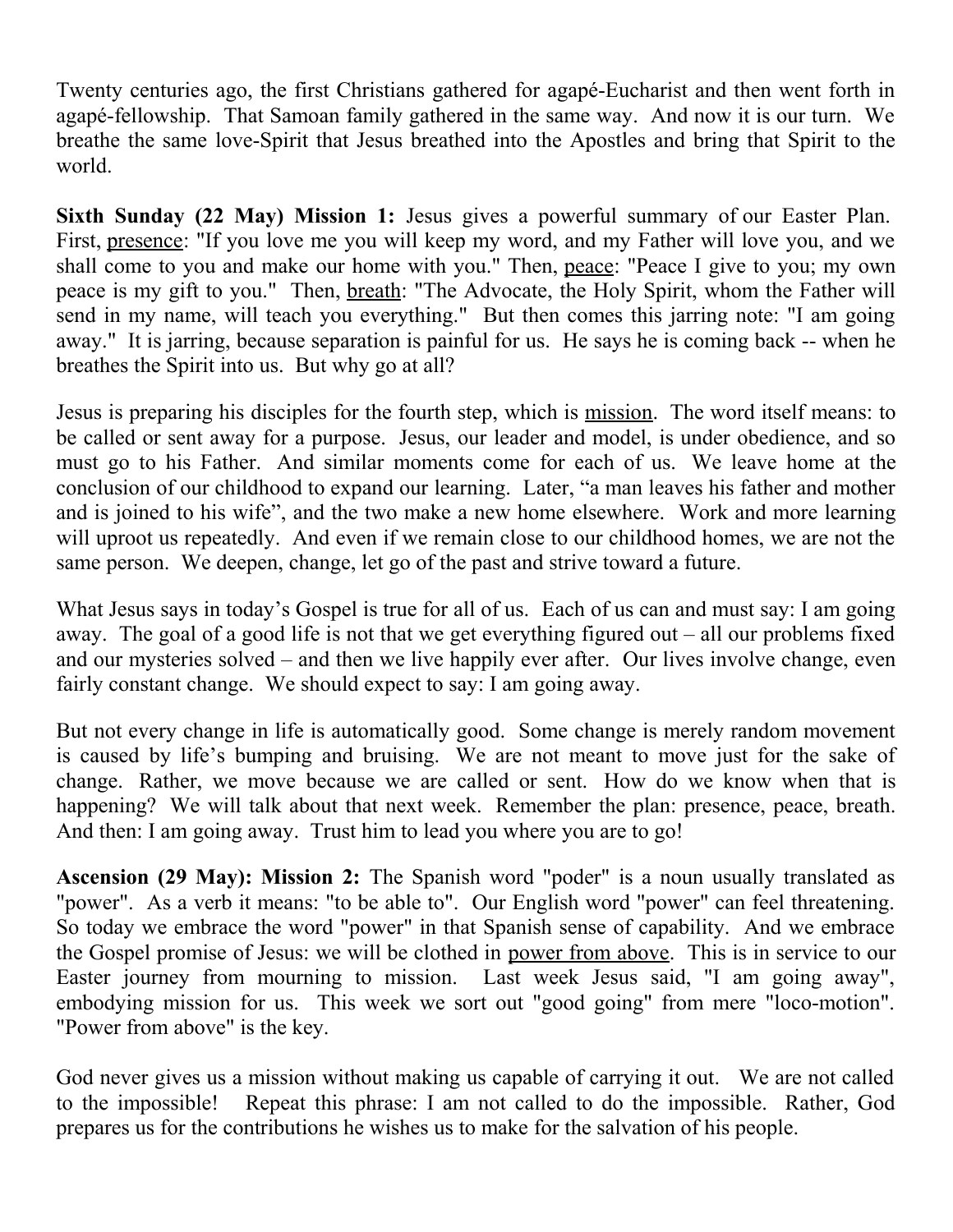Knowing our mission begins with reflecting on our gifts. We were born with individual and family abilities. Over time we have nurtured our capacities, through formal education and by pursuing our interests. And webs of friendship and community add to our skill sets too. Stop for a moment and name some gifts you have from birth, by cultivation and through friends.

Then Jesus challenges us to purify our inventory of gifts. He speaks of repentance. That means: we turn (over and over again) toward God and away from whatever is distorted, smallminded, hateful. By rejecting sin, we avoid the false power (and false powerlessness) that causes so much pain, in Uvalde TX or Ukraine or right here in Minneapolis.

After we inventory our gifts and purify the inventory, some clarity about our current mission emerges. Prayer helps. We pray: Send me today, Lord, where you want me to go. We ask for wisdom: Come, Holy Spirit, to lead me. Who is the Holy Spirit? More next weekend!

Facing this world's mortality, we need time for mourning. That was our Lenten focus. In mourning, we are deeply aware of our incapacity: our losses and powerlessness and eventual death. To move from mourning to mission, we must become more aware of our capacities. We are not completely capable. But we are powerful enough for what God wishes us to do. Come, Holy Spirit, and fill our hearts with fire for mission!

**Pentecost (5 June): Mission 3:** The Holy Spirit is "God at home in us". Jesus says it this way: "my Father and I shall come to you and make our home with you". For "make our home" Jesus uses a word that means "to stay". God does not stop by for a moment while on his way to bigger and better things. God remains. Paul uses a similar image: "God will give life to your mortal bodies through his Spirit living in you". Paul's Greek word for what the Spirit does is derived from "oikos", which means "family home". God gets comfortable within us, if we invite him to do so. He moves in. He eats at the family table. God joins our internal conversation.

Two effects of the Holy Spirit follow. First, God's Spirit breathing in you allows you to become confident in yourself. In fact, God wants you to be exactly who you are, and the Spirit-life in you allows you to do so.

And second, we are called to mission. God's home is not bolted down to any one place – other than the heart and mind of the one in whom he dwells. God's Spirit moves along with us, and we move along with God. We are at home wherever we go. We speak other languages –even if only with a smile and a helping hand. And we are surprised by the gifts and skills God calls out of us for the needs and by the mutual support of friends.

"God at home in us": this the Holy Spirit. God is within you, breathing peace. God is listening to you, inviting you to speak the truth you know. And God is preparing you to share truthful peace and peaceful truth with your neighbor. Come, Holy Spirit, and make your home in me. Cause to burn within me the powerful fire of your love.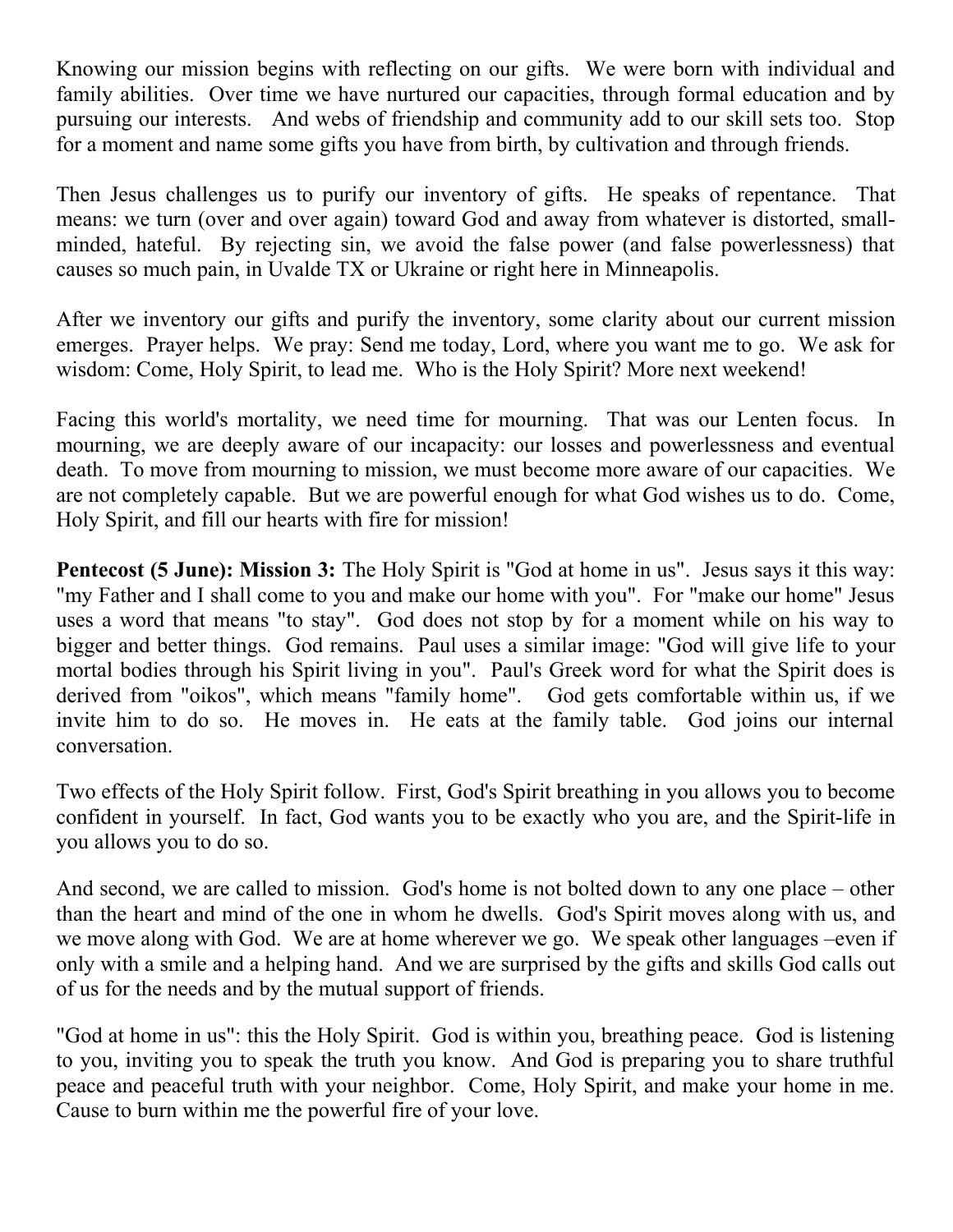## Desde el Luto hacia Misión -- Pascua 2022

**Segundo domingo (24 de abril): Prefacio:** Nuestro tema para el Tiempo Pascual 2022: del duelo a la misión. ¿Cómo podemos nosotros, llamados a la misión por el bautismo, ir más allá de nuestras pérdidas hacia un propósito renovado y más profundo?

Juan comienza la lectura con una confesión desarmadora: los discípulos eran paralizados por el miedo. Después de la crucifixión, esos discípulos tenían miedo de todos que habían matado a su Maestro: la turba, los romanos, el Sanedrín, Judas Iscariote. A fines del primer siglo, una separación final entre los rabinos ortodoxos y los maestros cristianos se había convertido en motivo de un miedo paralizante. En nuestros días, todavía hay otras razones. A través de los siglos, las causas difieren. Pero la raíz es el miedo y el resultado es la parálisis. Tomas nombra su propio miedo. "Invertí tanto en Jesús. ¿Por qué debería volver a ser vulnerable?"

En las pocas frases que siguen, Jesús presenta su plan de cuatro partes. Es el plan para pasar del duelo a la misión. El primero es la presencia: Jesús muestra que todavía está con ellos. El segundo es la paz: los pone en paz con Dios y entre ellos. El tercero es el aliento: deben respirar el propio Espíritu de Jesús. Y luego la cuarta es la misión: como he sido enviado, Jesús dice, yo os envío. Estas cuatro partes informan nuestros mensajes de la temporada de Pascua.

Pero antes: si estamos encerrados y atrapados detrás de puertas extra seguras, la causa es el miedo. Puede ser miedo al otro, o miedo a lo desconocido, o miedo a repetir los errores, o miedo a ser tonto. El primer paso es simplemente decir: tengo miedo. Esta semana, hazte dos preguntas. Primero, ¿tengo miedo? Trata de identificar dónde se esconde dentro de ti el miedo, a menudo disfrazado de ira, letargo o autocomplacencia. Y segundo, si en verdad tienes miedo, entonces pregunta: ¿y de qué tengo miedo? La libertad comienza con el reconocimiento de nuestro miedo. Pues, abramos nuestras puertas a Jesús.

**Tercer domingo (1 de mayo): Presencia:** La primera línea del Evangelio habla de una decisión tomada por Jesús. Juan usa la palabra griega de la que proviene "Epifanía". Jesús brilla. Él les revela su gloria. "Resplandeciente" y "gloria reveladora" son palabras dramáticas. Podrían hacernos esperar trompetas de ángeles y relámpagos. Pero no fue así entonces, ni debemos esperar que sea así en nuestra vida. Nota tres cosas acerca de esta Epifanía-Resurrección de Jesús.

Primero, él viene a ellos en medio de sus vidas ordinarias. Estos pescadores están en un bote en un lago, haciendo el trabajo que sus padres les enseñaron. Entonces, de repente: Jesús está allí.

En segundo lugar, los invita a una comida. Y les sirve. En su comunión con él y entre ellos, y al partir el pan, él está allí.

Tercero, desbloquea la vergüenza de su pecado y traición. Volveremos a esto la próxima semana. Hoy basta decir que Jesús está presente en el perdón.

La semana pasada te pedí que reconocieras tus miedos. Ahora este paso: estar atento a su presencia. Sal de tu habitación cerrada y emprende tu vida diaria con atención y diligencia. Cuando te invite a la comunión, en familia y amistad, y especialmente en la Eucaristía, ven a la mesa. Y luego, deja que te lleve suavemente cara a cara con su amoroso perdón.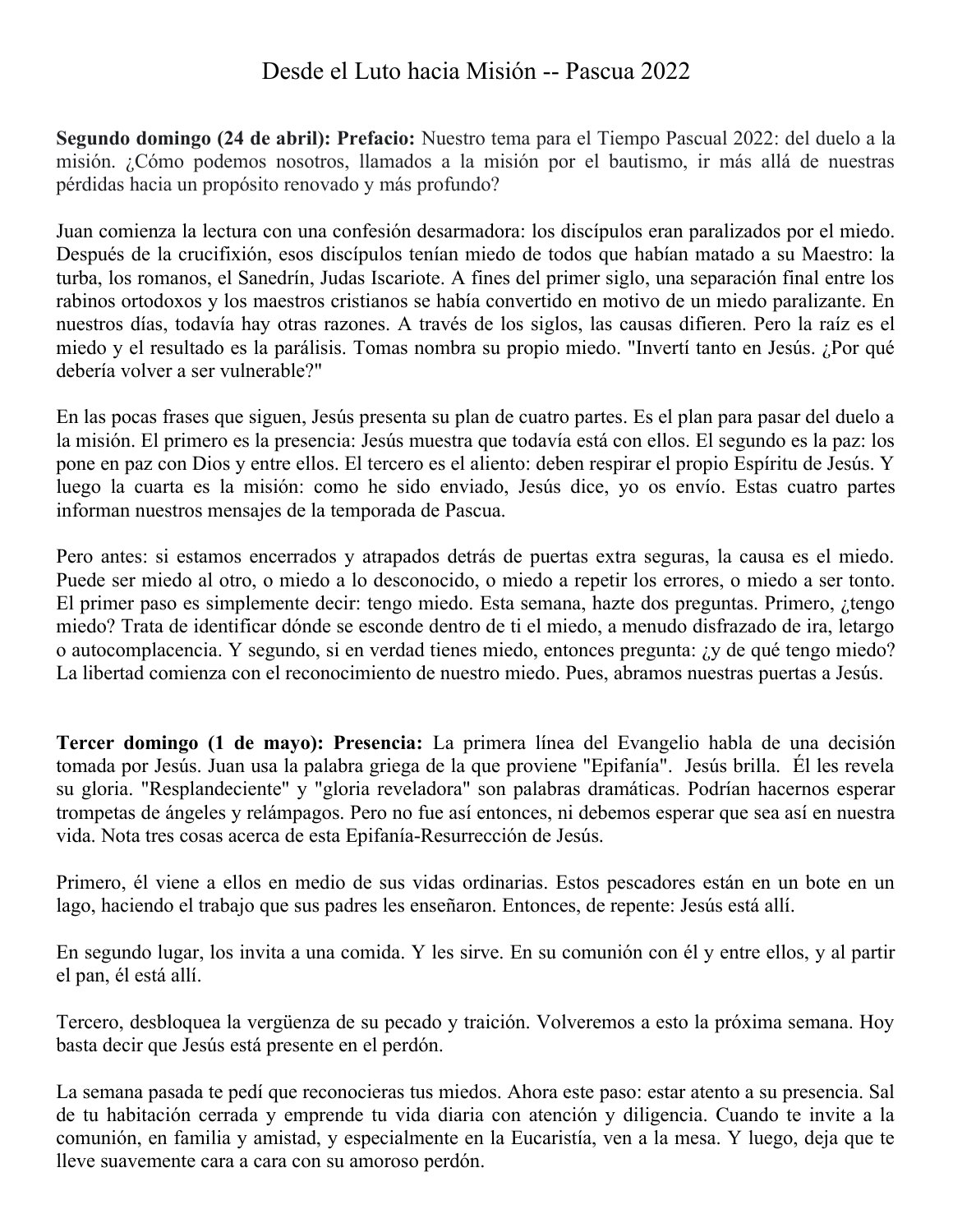**Cuarto domingo (8 de mayo): Paz:** Hoy miremos la paz de Jesús. "Dios enjugará toda lágrima de sus ojos", se le dice a Juan en una visión celestial. Pero podríamos preguntar: ¿Qué lágrimas? Algunas lágrimas limpian nuestros ojos del polvo, o expresan felicidad, o nos recuerdan a nuestros seres queridos. Que nunca nos falten lágrimas de sanación, alegría o afecto.

Las lágrimas a las que se refiere Juan son los sollozos de un pequeño perdido. Una vieja canción afroamericana suplica: "A veces me siento como un niño sin madre". "Estoy perdido", gritamos, cuando nos falla un plan cuidadosamente trazado, por la traición de un cónyuge o un amigo, o por nuestra propia falta de carácter o una mala decisión.

Gritamos, y luego la voz de Jesús responde: "Todavía estoy aquí. Te encontraré". Te ayudaré a perdonarte a ti mismo y a tu ser querido. Te enviaré mi espíritu de sabiduría, para que puedas hacer mejores planes, o incluso mantener la calma cuando no parezca posible planificar.

Todo esto es lo que llamamos "paz": saber quién soy y de quién soy. Esa es la paz que Jesús Resucitado quiere darnos. No es la ausencia de conflicto externo. Ni siquiera es la perfección final del cielo. Es la seguridad de que no estamos perdidos, abandonados o fatalmente defectuosos. Reconoce que no eres huérfano, y ¡avancemos en paz!

**Quinto domingo (15 de mayo): Aliento:** Hace años visité a un pastor en Samoa. Al comienzo de la misa dominical, una familia colocó ante el altar un lechón asado. La familia hacia penitencia por algún pecado: el cerdo era su ofrenda sacrificial, y todos los fieles se unieron a ellos para orar "Señor, ten piedad". Al final de la misa, el cerdo se cortaba en porciones de tamaño familiar y se llevaba a los vecinos. Esta combinación de adoración humilde y solidaridad caritativa era su versión de una visión cristiana antigua.

Jesús anuncia la visión: como yo te he amado, así debes amar a otro. Para "amor" usa la palabra griega "ágape". En su comunidad cristiana primitiva, "ágape" era un verbo (amar como Dios ama) y era un sustantivo. "Ágape" era uno de los nombres de la Eucaristía: la humilde oración de reconciliación de la familia samoana era "ágape". Y también era el nombre de las reuniones comunitarias más allá de la Eucaristía: compartir la comida con los hambrientos era "ágape".

El tercer paso en el plan pascual de Jesús: ¡respirar! La respiración es la propia fuerza vital de Jesús. No solo una "cosa", sino una persona. Es su Espíritu-ágape. Para "recuperar el aliento" venimos a adorar. ¡La adoración me recuerda que Dios es Dios y yo no! La adoración me permite salir de debajo de la carga de mis pecados y fracasos, como lo hizo esa familia samoana con el sacrificio de un cerdo asado. La adoración me impulsa a respirar hondo y luego a abrir la boca son cánticos de alabanza. La adoración me recuerda razones concretas para la gratitud. Adoramos en ágape-Espíritu.

Con el aliento restaurado, salimos a ser un "soplo de aire fresco". Estamos empoderados por una verdad-ágape. Veo a mis vecinos como familia. Si alguien en la familia está en necesidad, tengo suficiente aliento para responder. Comparto una taza de café, o una libra de lechón asado, o una palabra de reconciliación. Respiro el Espíritu-ágape de Jesús. Respiro la verdad-ágape de la solidaridad.

Hace veinte siglos, los primeros cristianos se reunían para la eucaristía-ágape y luego salían en comunión-ágape. Esa familia samoana se reunió de la misma manera. Y ahora es nuestro turno. Respiramos el mismo Espíritu de amor que Jesús infundió en los Apóstoles y traemos ese Espíritu al mundo.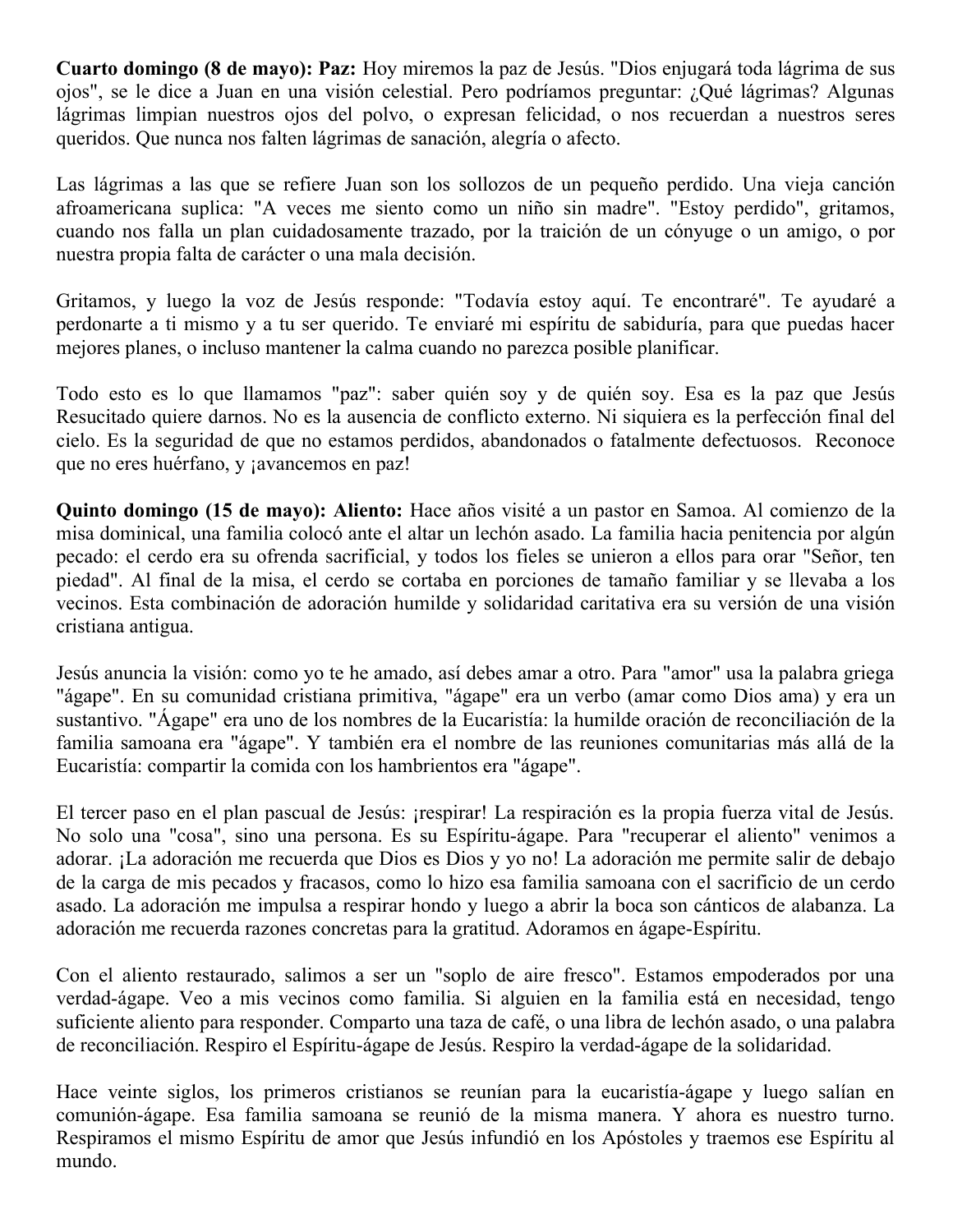**Sexto domingo (22 de mayo): Misión 1:** Jesús nos da un poderoso resumen de nuestro Plan Pascual. Primero, presencia: "Si me aman, guardaran mi palabra, y mi Padre los amará, y vendremos a ustedes, y demoramos en ustedes". Luego, paz: "La paz les doy; mi propia paz es mi regalo para ustedes". Luego, respira: "El Abogado, el Espíritu Santo, que el Padre enviará en mi nombre, les enseñará todo". Pero luego viene esta nota discordante: "Me voy". Es discordante, porque la separación es dolorosa para nosotros. Él dice que regresará, cuando sople el Espíritu en nosotros. Pero ¿por qué ir en absoluto?

Jesús está preparando a sus discípulos para el cuarto paso, que es la misión. La palabra en sí significa: ser llamado o enviado con un propósito. Jesús, nuestro líder y modelo, está bajo obediencia, y así debe ir a su Padre. Y momentos similares vienen para cada uno de nosotros. Salimos de casa al final de nuestra infancia para ampliar nuestro aprendizaje. Más tarde, "el hombre deja a su padre ya su madre y se une a su mujer", y los dos establecen un nuevo hogar en otro lugar. El trabajo y más aprendizaje nos desarraigarán repetidamente. E incluso si permanecemos cerca de los hogares de nuestra infancia, no somos la misma persona. Profundizamos, cambiamos, soltamos el pasado y luchamos hacia un futuro.

Lo que Jesús dice de si mismo hoy es cierto para todos. Cada uno puede y debe decir: me voy. El objetivo de una buena vida no es que tengamos todo resuelto, todos nuestros problemas arreglados y nuestros misterios resueltos, y luego vivamos felices para siempre. Nuestras vidas implican cambios, incluso cambios bastante constantes. Deberíamos esperar decir: me voy.

Pero no todos los cambios en la vida son automáticamente buenos. Algunos cambios son simplemente movimientos aleatorios causados por golpes y magulladuras de la vida. No nos movemos solo por cambiar. Nos movemos porque somos llamados o enviados. ¿Cómo sabemos cuándo está sucediendo eso? Hablaremos de eso la próxima semana. Recuerda el plan: presencia, paz, aliento. Y luego: me voy. ¡Confía en él para que te guíe a donde debes ir!

**Ascensión (29 de mayo): misión 2:** La palabra española "poder" es tan útil. En ingles, el "power" puede parecer amenazante. Pero hoy abrazamos ese sentido español de "capacidad". Y abrazamos la promesa evangélica de Jesús: seremos revestidos del poder de lo alto. Esto está al servicio de nuestro camino pascual del luto a la misión. La semana pasada Jesús dijo: "Me voy", encarnando la misión. Esta semana separamos el "buen ir" del mero "movimiento loco". "Poder desde arriba" es la clave.

Dios nunca nos da una misión sin hacernos capaces de llevarla a cabo. ¡No estamos llamados a lo imposible! Repite esta frase: No estoy llamado a hacer lo imposible. Más bien, Dios nos prepara para las contribuciones que desea que hagamos para la salvación de su pueblo.

Conocer nuestra misión comienza con reflexión sobre nuestros dones. Nacimos con capacidades individuales y familiares. Con el tiempo hemos nutrido nuestras capacidades, a través de la educación formal y persiguiendo nuestros intereses. Y las redes de amistad y comunidad también se suman a nuestro conjunto de habilidades. Detente por un momento y nombra algunos dones que tienes desde el nacimiento, por la cultivación ya través de amigos.

Entonces Jesús nos desafía a purificar nuestro inventario de dones. Habla de arrepentimiento. Eso significa: nos volvemos (frecuentemente) hacia Dios y nos alejamos de todo lo que es distorsionado, mezquino, odioso. Al rechazar el pecado, evitamos el falso poder (y la falsa impotencia) que causa tanto dolor, en Uvalde TX o Ucrania o aquí mismo en Minneapolis.